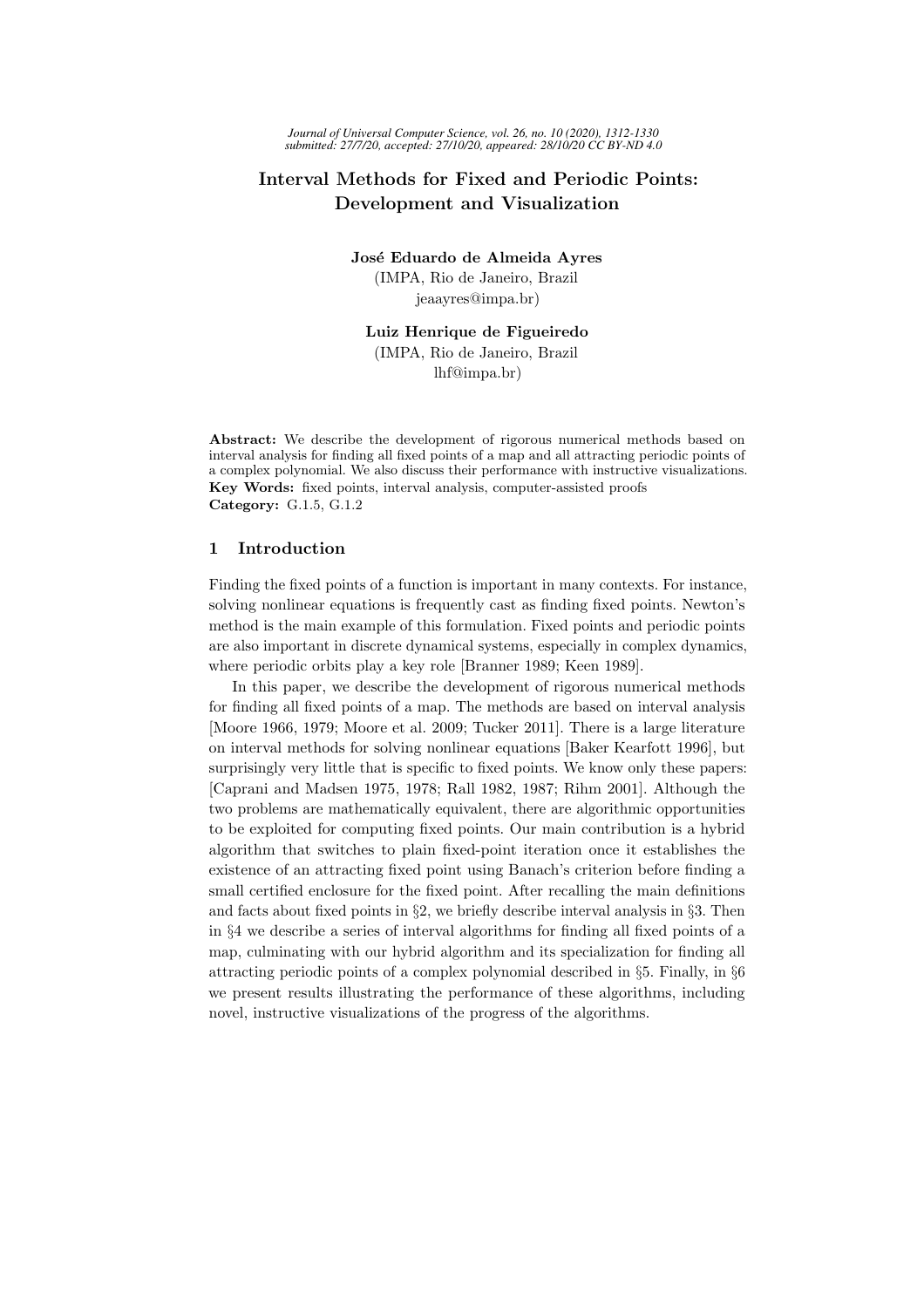## 2 Fixed points

Let  $f: \Omega \subseteq \mathbf{R}^d \to \mathbf{R}^d$  be a continuous function defined on a box  $\Omega$  (that is, a product of compact intervals). A fixed point of f is a point  $x^* \in \Omega$  such that  $f(x^*) = x^*$ . A fixed point  $x^*$  is attracting if  $||f(x) - x^*|| < ||x - x^*||$ for all points  $x \neq x^*$  in a neighborhood of  $x^*$ . A fixed point  $x^*$  is repelling if  $|| f(x) - x^* || > ||x - x^*||$  for all points  $x \neq x^*$  in a neighborhood of  $x^*$ . For differentiable functions f, a fixed point  $x^*$  is attracting iff  $||f'(x^*)|| < 1$  and repelling iff  $||f'(x^*)|| > 1$ . When  $||f'(x^*)|| = 1$ , the fixed point  $x^*$  is *indifferent* or neutral. Here,  $||f'(x^*)||$  is the norm of the Jacobian matrix of f at  $x^*$ .

We shall use only the classical results on fixed points, which we discuss below. A wealth of results on fixed points can be found in the books [Agarwal et al. 2001] and [Berinde 2007], among many others.

The most popular numerical method for finding a fixed point of  $f$  is fixed-point iteration (also known as Picard iteration):

$$
x_{n+1} = f(x_n), \quad x_0 \in \Omega
$$

When this sequence converges, its limit is a fixed point of  $f$ , because  $f$  is continuous. Convergence typically depends on choosing the initial point  $x_0$  sufficiently close to a fixed point of f, which may not be easy to find. Fixed-point iteration is mostly suitable for finding attracting fixed points. Repelling fixed points cannot be found using fixed-point iteration, unless it starts at the fixed point itself. In this sense, repelling fixed points cannot be directly observed. Indifferent fixed points can sometimes be found using fixed-point iteration, but not from all nearby initial points. We shall see that interval methods can find all fixed points: attracting, repelling, and indifferent.

Brouwer's fixed-point theorem guarantees the existence (but not uniqueness) of fixed points when  $f: K \to K$  is a map on a convex compact set  $K \subseteq \mathbb{R}^d$ , such as a box. It is the staple existence theorem, due to its fairly general hypotheses and immediate generalizations ("convex" can be replaced by "homeomorphic to a ball"). Brouwer's fixed-point theorem is stated as an existence result, but there are constructive formulations based on Sperner's lemma that can be used algorithmically [Scarf 1967; Todd 1976].

Banach's fixed-point theorem guarantees the existence and uniqueness of fixed points when  $f: K \to K$  is a contraction map on a compact set  $K \subseteq \mathbb{R}^d$ . In this case, f has a unique fixed point  $x^* \in K$  and fixed-point iteration converges to  $x^*$  for every initial point  $x_0 \in K$ . This important theorem (stated in its full generality for complete metric spaces) is crucially used in many proofs and in many numerical methods. Although apparently a global result, it is typically used locally, near a fixed point, because f need not be a global contraction. Indeed, Newton's method for finding zeros of a function is an instance of fixed-point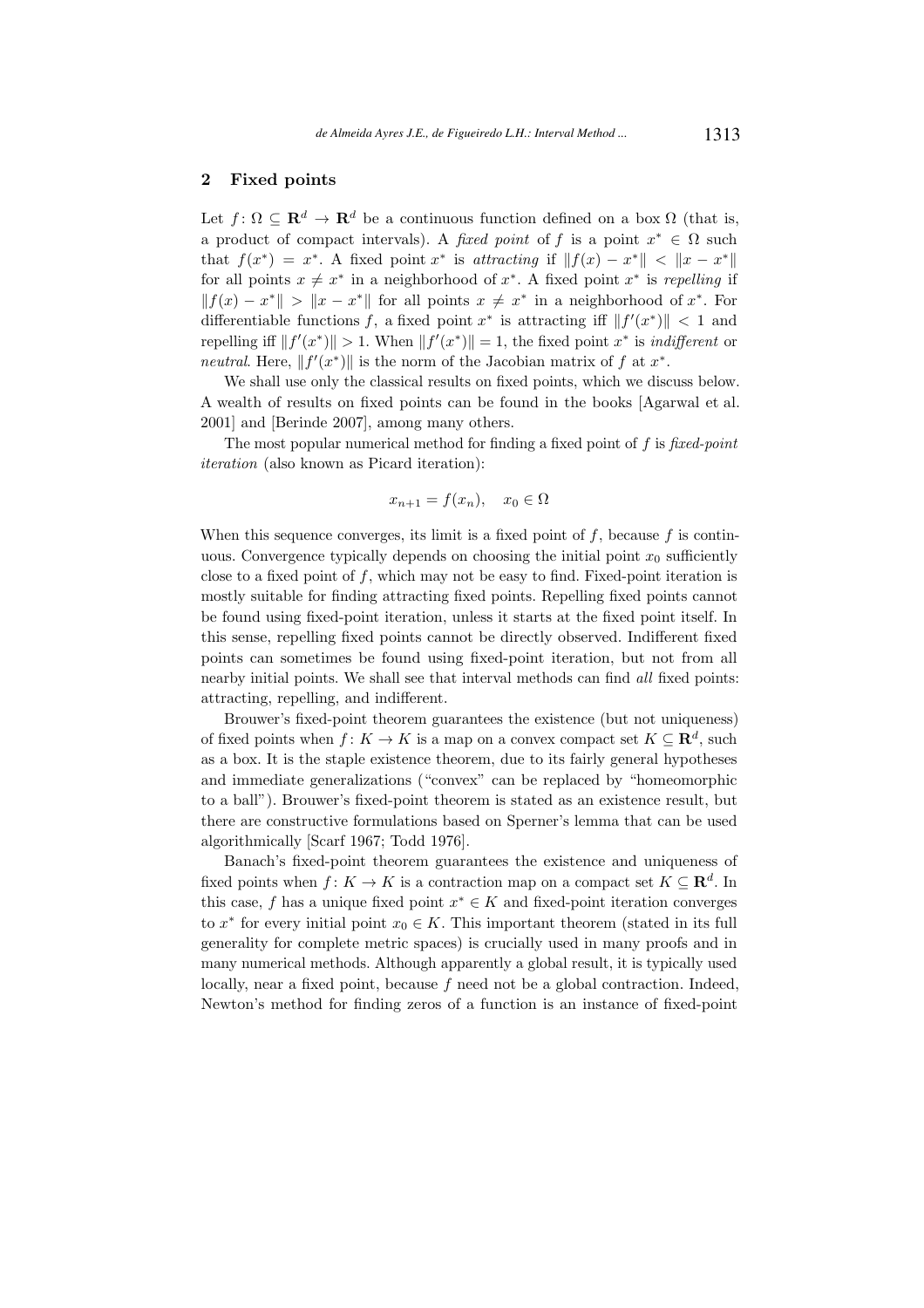iteration that converges provided the initial point is sufficiently near a fixed point (that is, a zero of the function). However, the global convergence properties of Newton's method are complicated, even for finding zeros of polynomials [von Haeseler and Peitgen 1988; Hubbard et al. 2001].

We shall see presently that the hypotheses of these classical theorems can be checked rigorously in a computer using interval analysis. A key point in this verification is finding an explicit box  $X \subseteq \Omega$  such that  $f(X) \subseteq X$ . This guarantees the existence of fixed points of  $f$  in  $X$  by Brouwer's fixed-point theorem.

# 3 Interval analysis

Interval analysis is the main tool for rigorous numerical computation [Tucker 2011]. It is based on interval arithmetic, an extension of ordinary arithmetic operations and standard elementary functions to intervals [Moore 1966, 1979; Moore et al. 2009]. The basic fact in interval analysis is that for each function  $f: \Omega \subseteq \mathbf{R}^d \to \mathbf{R}$  expressed by a formula or an algorithm, there is a computable function  $F$  automatically built from the expression of  $f$ , called the natural interval extension of f, such that  $F(X)$  is an interval that estimates the whole range of values taken by f on a box  $X \subseteq \Omega$ :

$$
F(X) \supseteq f(X) = \{f(x) : x \in X\}
$$

Finding the exact range  $f(X)$  is a hard problem in general [Traylor and Kreinovich] 1995]. Therefore, the inclusion  $F(X) \supseteq f(X)$  is usually proper and interval estimates are usually overestimates. Nevertheless, the estimates  $F(X)$  get better as X shrinks to a point in the sense that  $F({x}) = {f(x)}$  for every  $x \in \Omega$ . More precisely, we have at least linear convergence for interval estimates:  $\text{diam}(F(X)) \leq c \text{ diam}(X)$  for some  $c > 0$  that depends only on f. Thus, as we shall see in §4, interval methods are typically divide-and-conquer methods that recursively explore the domain of  $f$ , getting better information about  $f$  as they refine the subdivision, and discarding boxes that cannot contain a solution. For instance, when finding the zeros of f in  $\Omega$ , we can discard a box X whenever  $0 \notin F(X)$ . This is a computational proof that f has no zeros in X. However, because of overestimation, we cannot conclude that  $f$  has a zero in  $X$  when  $0 \in F(X)$ . In this case, we subdivide X and recursively test the pieces.

We extend interval estimates to functions  $f: \Omega \subseteq \mathbb{R}^d \to \mathbb{R}^m$  by combining interval estimates for each component of f. More precisely, if  $f = (f_1, \ldots, f_m)$ and  $F_i$  is an interval extension of  $f_i: \Omega \subseteq \mathbf{R}^d \to \mathbf{R}$ , then, for each box  $X \subseteq \Omega$ , the box  $F(X) = F_1(X) \times \cdots \times F_m(X) \supseteq f(X)$  estimates the range of f on X.

Automatic differentiation [Moore 1966; Rall 1986; Moore et al. 2009; Tucker 2011] is the perfect companion for interval arithmetic and works in a similar fashion. It automatically converts an expression for  $f$  into an algorithm that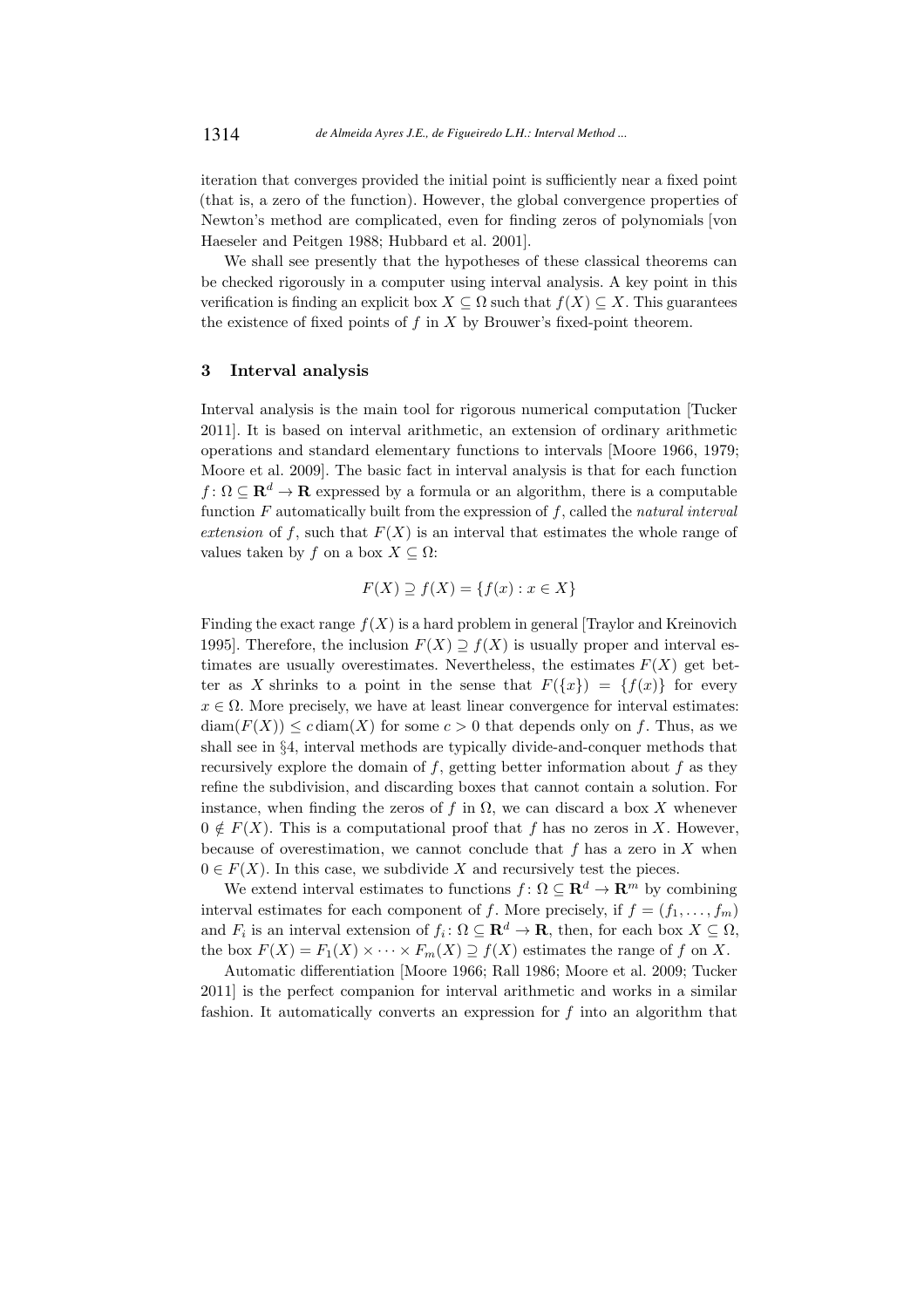simultaneously computes the value of  $f$  and of all its partial derivatives. When fed intervals instead of numbers, this algorithm computes interval estimates for the value of  $f$  and of all its partial derivatives. This allows us to reason reliably about both the range of values of  $f$  and its regions of monotonicity.

Interval arithmetic and automatic differentiation allow us to check the hypotheses of the fixed-point theorems rigorously in a computer. The existence of fixed points in a box  $X$  guaranteed by Brouwer's theorem follows whenever  $F(X) \subset X$  because then  $f(X) \subset F(X)$  implies  $f(X) \subset X$ . The existence of a unique fixed point in a box  $X$  guaranteed by Banach's theorem follows whenever  $F(X) \subseteq X$  and  $||F'(X)|| < 1$  because these imply that f is a contraction in X, thanks to the mean value inequality. Here,  $F'$  is an interval extension of the Jacobian matrix of f, which can be computed with automatic differentiation.

## 4 Finding fixed points

Algorithm 0

We shall now describe a series of four incrementally refined interval algorithms for finding all fixed points of f in  $\Omega$ . The series culminates with our hybrid algorithm, Algorithm 4.

0. The starting point is Algorithm 0, the standard divide-and-conquer interval method that performs adaptive subdivision of  $\Omega$  to find all zeros of a function  $g \colon \Omega \subseteq \mathbf{R}^d \to \mathbf{R}^d$  [Moore 1966].

```
procedure Explore(X)if 0 \notin G(X) then
    discard X
  else if \text{diam}(X) < \varepsilon then
    accept X
  else
    SubExplore(X)end
end
                                         procedure SubExplore(X)divide X into smaller subboxes
                                              X_1, \ldots, X_mfor j = 1, \ldots, m do
                                              Explore(X_i)end
                                         end
```
Given an interval extension G for g, we recursively explore  $\Omega$ , discarding every box X that cannot possibly contain zeros of g, as proved by  $0 \notin G(X)$ . Otherwise, X may contain zeros of g. If X is small enough for our purposes, we accept  $X$ as containing a zero of  $g$ . Then the midpoint of  $X$  is an approximation for a zero of q within the given tolerance  $\varepsilon$ . Otherwise, we subdivide X into smaller subboxes and explore them as above to isolate the zeros of  $g$ . In low dimension (that is,  $d \leq 3$ ), we typically split X at its center into  $2^d$  subboxes, leading to quadtrees and octrees [Samet 1984]. In higher dimension, to avoid creating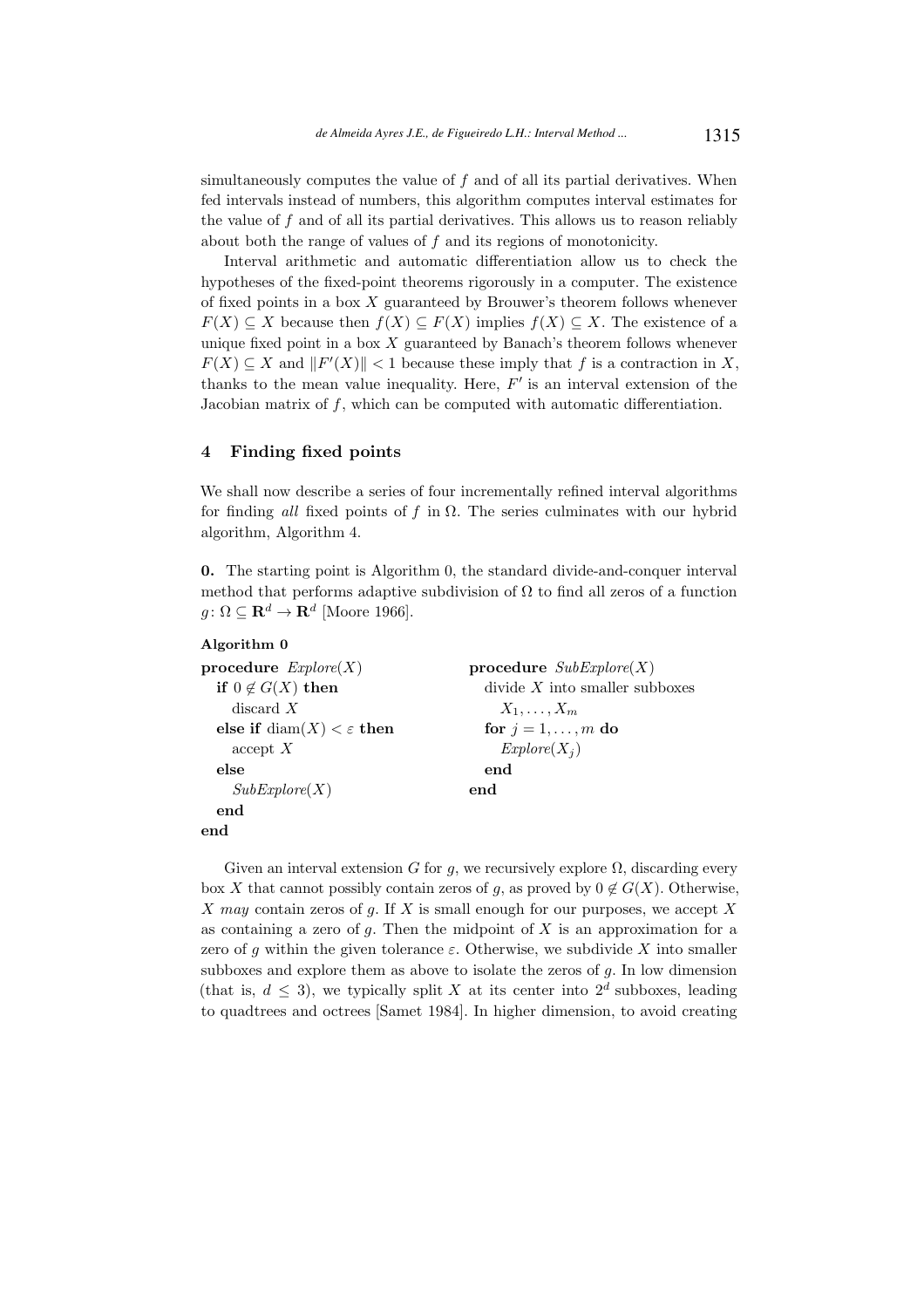a huge number of subboxes, we typically split  $X$  at its center across its longest side into two subboxes, leading to a bintree [Samet and Tamminen 1985]. This strategy is also frequently used in low dimension for boxes with high aspect ratio. More sophisticated subdivision strategies exist [Baker Kearfott 1996, §4.3]. As mentioned in §3, the basis for this method is that interval estimates get better as the boxes reduce in size, converging to the actual function value when the boxes shrink to a point.

To find the fixed points of f in  $\Omega$ , we use this method with  $g(x) = f(x) - x$ and its interval extension  $G(X) = F(X) - X$ . Then the zeros of g in  $\Omega$  are exactly the fixed points of f in  $\Omega$ . The union of the accepted boxes contains all fixed points of f in  $Ω$ .

1. Algorithm 0 can be cast in the context of fixed points by noting that all fixed points of f in X must lie in  $X \cap F(X)$ . Thus, we can discard X if  $X \cap F(X) = \emptyset$ , because then  $f$  has no fixed points in  $X$ . Algorithm 1 uses this formulation. The test  $X \cap F(X) = \emptyset$  is equivalent to the test  $0 \notin G(X)$  used in Algorithm 0, but it reads better in the context of fixed points. Brouwer's theorem implies that Algorithm 1 (and its subsequent refinements) can certify the existence of fixed points in X whenever  $F(X) \subseteq X$  (code omitted). In this case, X contains at least one fixed point, but may contain more: Brouwer's theorem guarantees existence but not uniqueness. Algorithm 1 subdivides large boxes hoping to isolate fixed points within the tolerance  $\varepsilon$ .

#### Algorithm 1

```
procedure Explore(X)if X \cap F(X) = \emptyset then [Brouwer certifies existence if F(X) \subseteq X]
    discard X
  else if \text{diam}(X) < \varepsilon then
    accept X
  else
     SubExplore(X)end
end
```
2. The formulation of Algorithm 1 in terms of  $X \cap F(X)$  immediately motivates Algorithm 2, which recursively explores  $X' = X \cap F(X)$ , instead of X. No such reduction is available for Algorithm 0, which solves generic nonlinear equations. This tiny change brings a qualitative improvement: Algorithm 1 is spatially adaptive because its search is guided by the location of the fixed points of f. Algorithm 2 is also analytically adaptive because its search is also guided by the nature of the fixed points of f. Indeed, near an attracting fixed point  $x^* \in X$ , we typically have  $F(X) \subset X$ , strictly, and so  $X' = F(X) \subset X$ , strictly. The stronger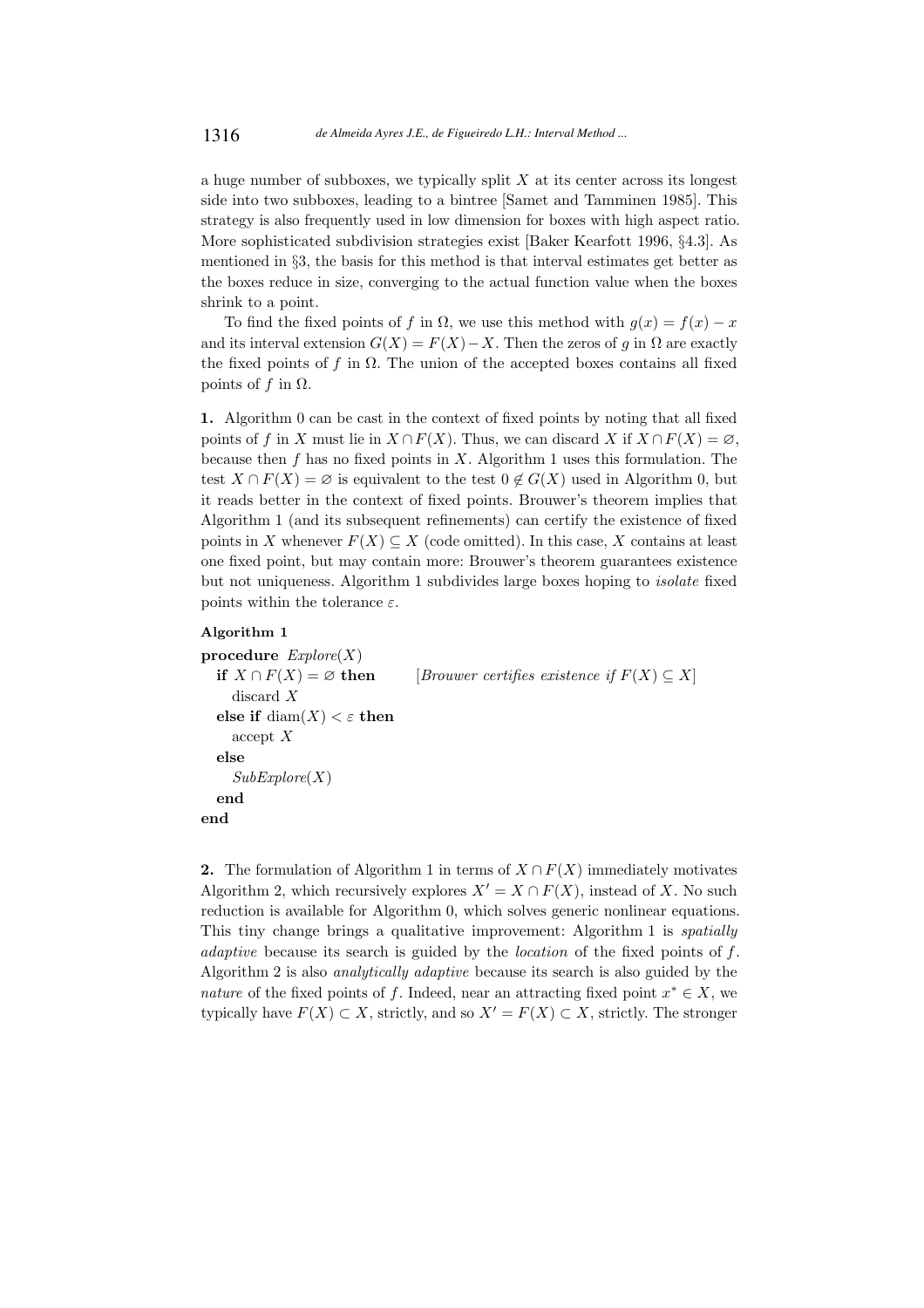the attraction of  $x^*$ , the smaller  $X'$  is, and the faster Algorithm 2 converges to  $x^*$ . Conversely, near a repelling fixed point, we typically have  $F(X) \supseteq X$ , and so  $X' = X$  signals that we need to subdivide X.

| Algorithm 2                                  | Algorithm 3                                             |
|----------------------------------------------|---------------------------------------------------------|
| procedure $Explore(X)$                       | procedure $Explore(X)$                                  |
| $X' \leftarrow X \cap F(X)$                  | $X' \leftarrow X \cap F(X)$                             |
| if $X' = \emptyset$ then                     | if $X' = \emptyset$ then                                |
| discard $X$                                  | discard $X$                                             |
| else if $\text{diam}(X') < \varepsilon$ then | else if $\text{diam}(X') < \varepsilon$ then            |
| accept X'                                    | accept X'                                               |
| else                                         | else if $\text{diam}(X') < \lambda \text{diam}(X)$ then |
| SubExplore(X')                               | Explore(X')                                             |
| end                                          | else                                                    |
| end                                          | SubExplore(X')                                          |
|                                              | end                                                     |
|                                              | end                                                     |

Algorithm 2 can be seen as an interval iteration in the sense of [Rall 1982, 1987]:

$$
X_{n+1} = X_n \cap F(X_n), \quad X_0 = \Omega
$$

When  $X_n = \emptyset$  for some n, the sequence *diverges* and there are no fixed points of f in  $\Omega$ . Otherwise,  $(X_n)$  is a sequence of nested nonempty boxes and so *converges* to the box  $X^* = \bigcap_{n=0}^{\infty} X_n \neq \emptyset$ , by Cantor's intersection theorem. Moreover,  $X^*$  contains all fixed points of f in  $\Omega$ . In the outward-rounded floating-point arithmetic used in interval arithmetic, the sequence converges in finite time, because there are finitely many intervals with floating-point numbers as extremes. Algorithm 2 goes beyond convergence in pure interval iteration in the sense of [Rall 1982, 1987] by subdividing large boxes to isolate fixed points.

**3.** Recursively exploring  $X' = X \cap F(X)$  instead of X in Algorithm 2 is not always a clear advantage. It may happen that  $X'$  is not much smaller than  $X$ , because we are near a weakly attracting fixed point (or near a repelling fixed point, when  $X' = X$ ). Algorithm 3 compares the diameters of X and X' to ensure that good linear convergence is preserved in these cases, while still taking advantage of strongly attracting fixed points, when  $X'$  is much smaller than  $X$ . We use  $\lambda = \frac{1}{2}$  for comparing diameters, which corresponds to the reduction in quadtree subdivision. More sophisticated tests exist [Hansen and Walster 2003, §11.7]. Algorithm 3 outputs a certified enclosure for each fixed point of f in  $\Omega$ , attracting, repelling, and indifferent. This is as far as one can go using just the continuity of  $f$ .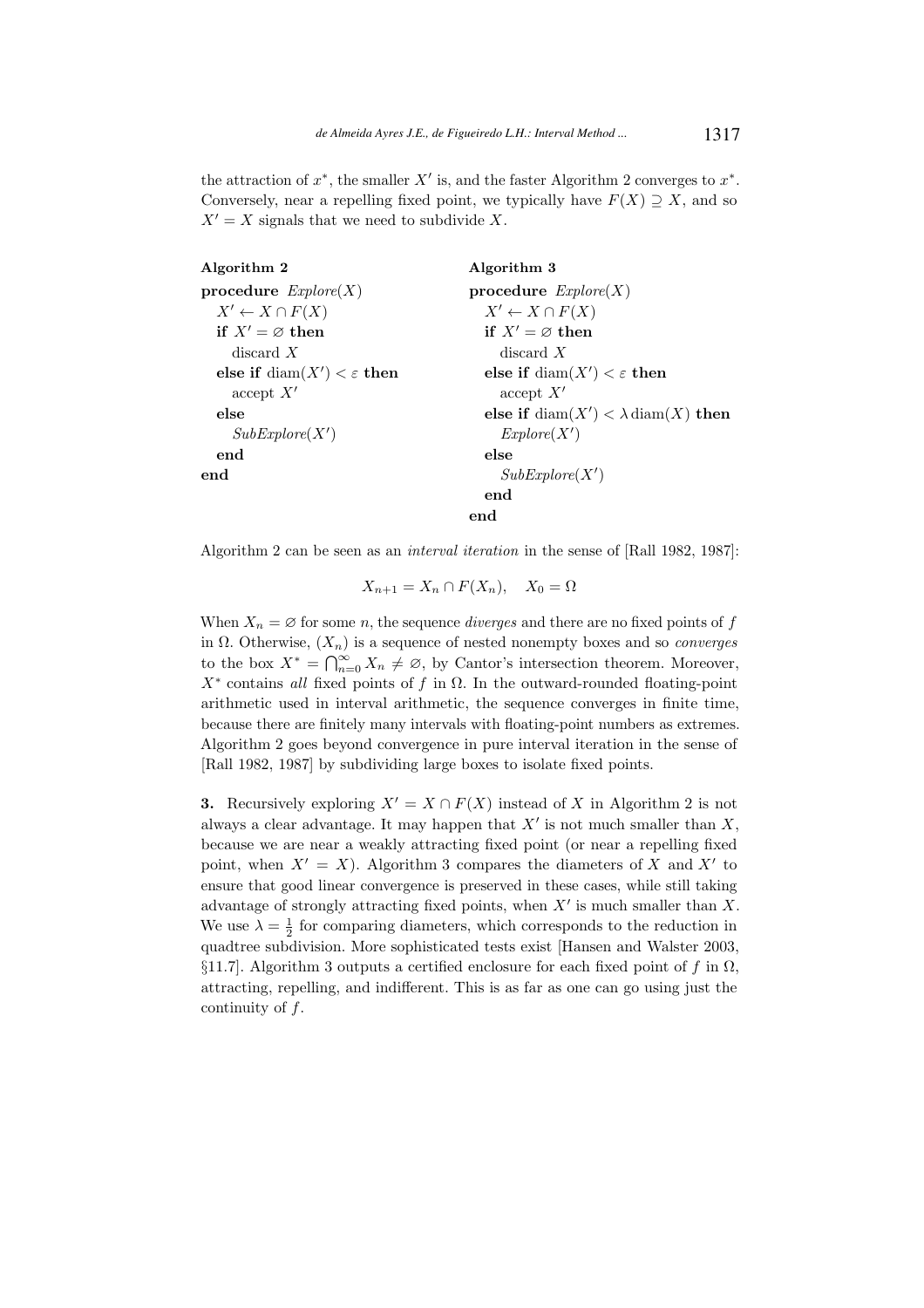4. When f is differentiable, we use Algorithm 4, which is our final method: it outputs a small certified enclosure for each attracting fixed point of f in  $\Omega$ . Algorithm 4 incorporates Banach's criterion for attracting fixed points, as mentioned in §3. As soon as we establish the existence of a unique attracting fixed point in a box, we switch to plain fixed-point Picard iteration, because it is faster than interval iteration. Upon convergence to an approximate fixed point  $\hat{x}$ , we find a small box X around  $\hat{x}$  such that  $F(X) \subseteq X$  using interval inflation. (We used  $n = 10^{-15}$  and  $h = 0.25$  in our experiments.) Finally, we refine this box using pure interval iteration to output a certified enclosure for the fixed point  $x^*$ .

Interval inflation was proposed by [Caprani and Madsen 1978], outside the context of adaptive subdivision interval methods. They argued that enlarging a box  $X$  around an approximate fixed point often increases the chances that  $F(X) \subseteq X$ . In more general forms, this strategy is known as  $\varepsilon$ -inflation [Mayer 1995; Rump 1998]; it also helps to avoid clusters of boxes around a single solution [Baker Kearfott 1996, §4.2], a nuisance in subdivision methods. Clustering may affect methods like Algorithm 3 that cannot prove uniqueness of solution in a box, but not Algorithm 4.

#### Algorithm 4

procedure  $Explore(X)$  $X' \leftarrow X \cap F(X)$ if  $X' = \emptyset$  then discard X else if  $\text{diam}(X') < \varepsilon$  then accept  $X'$ else if  $F(X) \subseteq X$  and  $||F'(X)|| < 1$  then  $ExploreAttracting(X')$ [Banach] else if  $\text{diam}(X') < \lambda \text{diam}(X)$  then  $Explore(X')$ else  $SubExplore(X')$ end end procedure  $ExploreAttracting(X)$  $\hat{x} \leftarrow \text{mid}(X)$ repeat [Picard]  $\hat{x} \leftarrow f(\hat{x})$ until convergence  $X \leftarrow [\hat{x} - \eta, \hat{x} + \eta]$ repeat [inflation]  $X \leftarrow X + \text{diam}(X)[-h, h]$ until  $F(X) \subseteq X$ repeat [interval iteration]  $X \leftarrow F(X)$ until convergence accept X end

# 5 Finding attracting periodic points

A periodic point of  $f: \Omega \subseteq \mathbf{R}^d \to \mathbf{R}^d$  is a point  $x^* \in \Omega$  such that  $f^n(x^*) = x^*$ , where  $f^n = f \circ \cdots \circ f$  (*n* times) is the *n*-th iterate of *f*. The *period* of a periodic point  $x^*$  is the smallest positive integer n such that  $f^n(x^*) = x^*$ . Periodic points of period n are thus fixed points of  $f<sup>n</sup>$ . Conversely, the fixed points of  $f<sup>n</sup>$  are the periodic points of  $f$  with period dividing n. Clearly, the periodic points of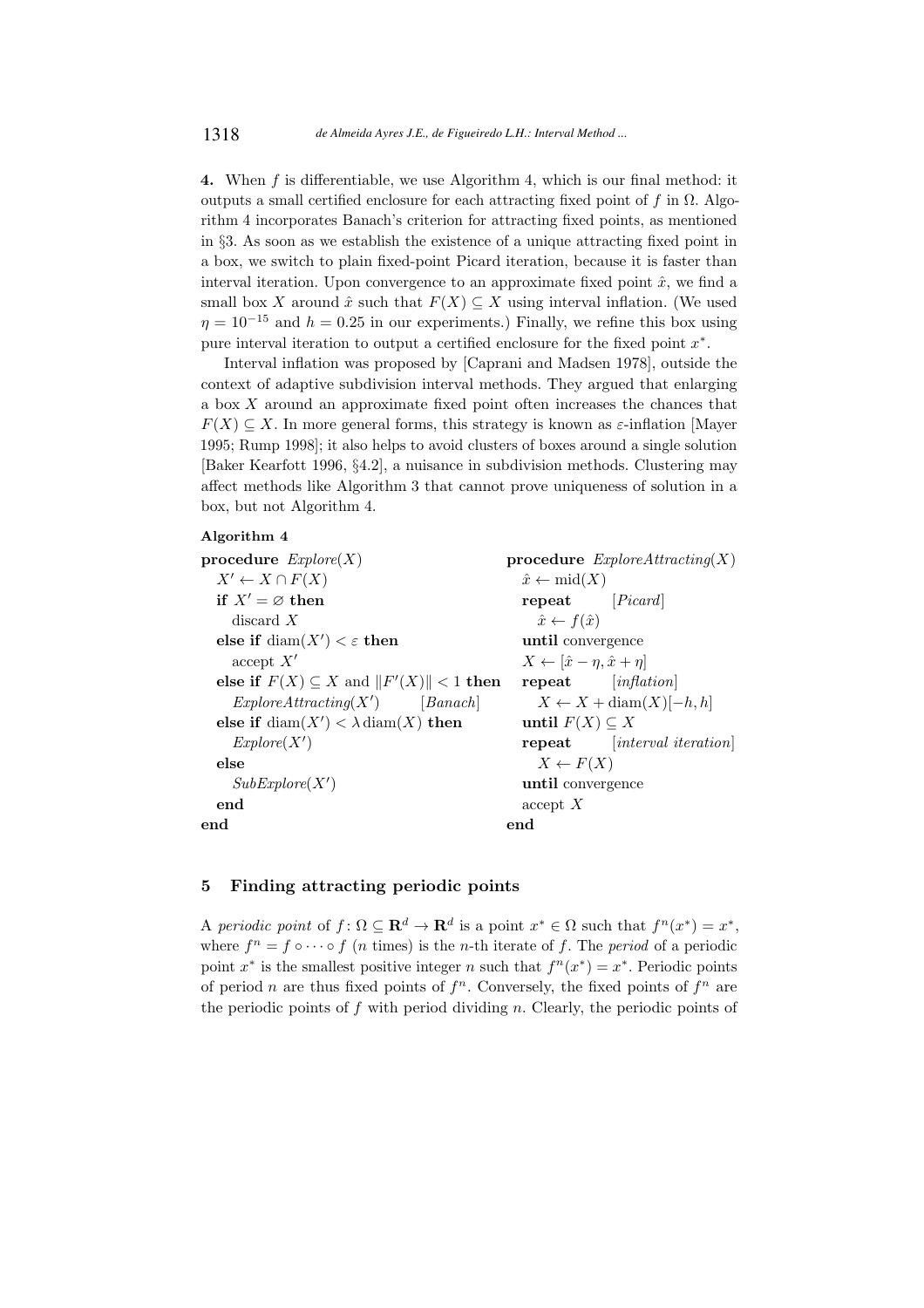period 1 are exactly the fixed points of f. The *orbit* of a point  $x_0 \in \Omega$  is the set of the images of  $x_0$  under the iterates of f, that is,  $\{x_0, f(x_0), f^2(x_0), \dots\}$ . Periodic points are exactly those that have finite orbits; the size of the orbit is the period. A periodic orbit is the orbit of a periodic point.

Periodic orbits are important in discrete dynamical systems, because they represent stationary states. Attracting periodic orbits are especially important because they represent the fate of nearby points. Periodic orbits play a key role in the dynamics of complex rational maps [Branner 1989; Keen 1989]. Typically, the basins of attraction of attracting periodic orbits divide the Riemann sphere into regions sharing a common boundary, the Julia set. The Julia set is the closure of the repelling periodic points. When  $f$  is a polynomial, the set of points having bounded orbits is called the filled Julia set; its boundary is the Julia set. In particular, all periodic points are in the filled Julia set.

We shall adapt Algorithm 4 to find all attracting periodic points of a complex polynomial  $f: \mathbf{C} \to \mathbf{C}$ . The periodic points of period n are found among the fixed points of  $f^n$ , that is, the roots of  $f^n(z) = z$ . This is a polynomial equation and so can in principle be solved numerically using one of several standard methods. However, if f has degree d, then the equation  $f^{(n)}(z) = z$  has degree  $d^{(n)}$ and we do not want to find that many zeros only to choose the few that are attracting periodic points. Moreover, most standard methods need polynomial equations expressed in monomial form, and we would rather not expand  $f^{(n)}(z)$ into monomial form.

Algorithm 5 is an adaptation of Algorithm 4 to find the fixed points of  $f^n$ , trying to discard its repelling fixed points and to detect its attracting fixed points, as soon as possible. Since the repelling fixed points are on the Julia set, we can discard boxes that are away from the Julia set, that is, outside a disk centered at the origin and containing the Julia set. Such a disk is called an escape disk because all orbits starting outside it escape to infinity. The radius of an escape disk can be explicitly computed from the coefficients of  $f(z) = a_n z^n + a_{n-1} z^{n-1} + \cdots + a_0$ [McClure 2019, §4.1]:

$$
R = \max\left(2|a_n|, 2\frac{|a_{n-1}| + \dots + |a_0|}{|a_n|}\right)
$$

This formula generalizes the well-known formula  $R = \max(2, |c|)$  for  $f(z) = z^2 + c$ .

Algorithm 5 computes interval estimates for  $f^{n}(X)$  and  $(f^{n})'(X)$  iteratively, using the chain rule. As soon as an intermediate estimate  $F^k(X)$  is outside the escape disk, we have proved that all orbits starting at X will escape to infinity. In this case,  $X$  cannot contain any attracting periodic points of  $f$ , because those are in the filled Julia set. This test is not strictly needed, but it helps to reduce the density of the quadtree. Without it, the large overestimation in the interval estimates for  $f^{n}(X)$  due to the wrapping effect [Moore 1979] leads to needless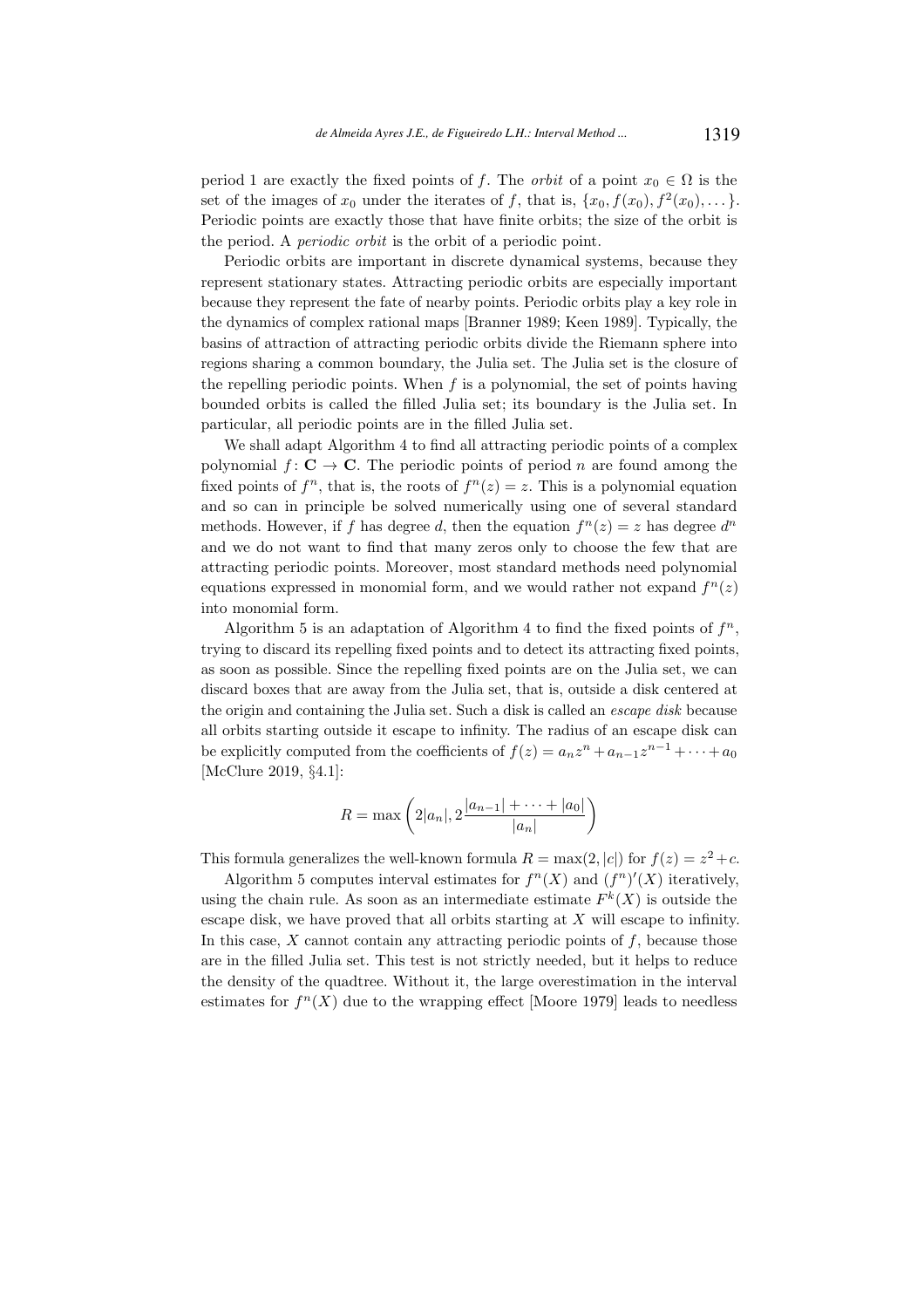subdivisions. We can definitely discard a box X when  $|(f^n)'(X)| \geq 1$ , because then any periodic points of period  $n$  in  $X$  will be repelling or indifferent.

## Algorithm 5

```
procedure Explore(X)W, W' \leftarrow X, 1for k = 1 to n do
     W, W' \leftarrow F(W), F'(W)W'if W is outside the escape disk then
       discard X
     end
  end
  X' \leftarrow X \cap Wif X' = \emptyset or ||W'|| \ge 1 then
     discard X
  else if \text{diam}(X') < \varepsilon then
     accept X'else if W \subseteq X and ||W'|| < 1 then
     ExploreAttracting(X')else if \text{diam}(X') < \lambda \text{diam}(X) then
     Explore(X')else
     SubExplore(X')end
end
```
# 6 Numerical experiments

We now present the results of some numerical experiments that illustrate the performance of the algorithms discussed above. We find periodic points of  $f(z)$  =  $z^2 + c$  for several  $c \in \mathbb{C}$  and several periods (see Table 1). The fourth column gives  $\mu = |(f^n)'(x^*)|$ , which measures the nature of the periodic point  $x^*$ : super attracting when  $\mu = 0$ , strongly attracting when  $\mu < 1$  and is close to 0, and weakly attracting when  $\mu < 1$  but is close to 1. The domain is  $\Omega = [-2.01, 1.99] \times$  $[-1.99, 2.01] \subseteq \mathbb{R}^2 \cong \mathbb{C}$ . The tolerance used for termination is  $\varepsilon = 10^{-12}$ .

Pictures of the subdivision behavior of the algorithms can only show the early steps, due to limited spatial resolution. The interesting behavior happens in very small boxes. Therefore, we focus on how the algorithms find a single periodic point. The graphs shown below describe the main steps taken by an algorithm until it accepts a box containing a certified enclosure for a periodic point. The horizontal axis shows the sequence of steps. The vertical axis shows the decimal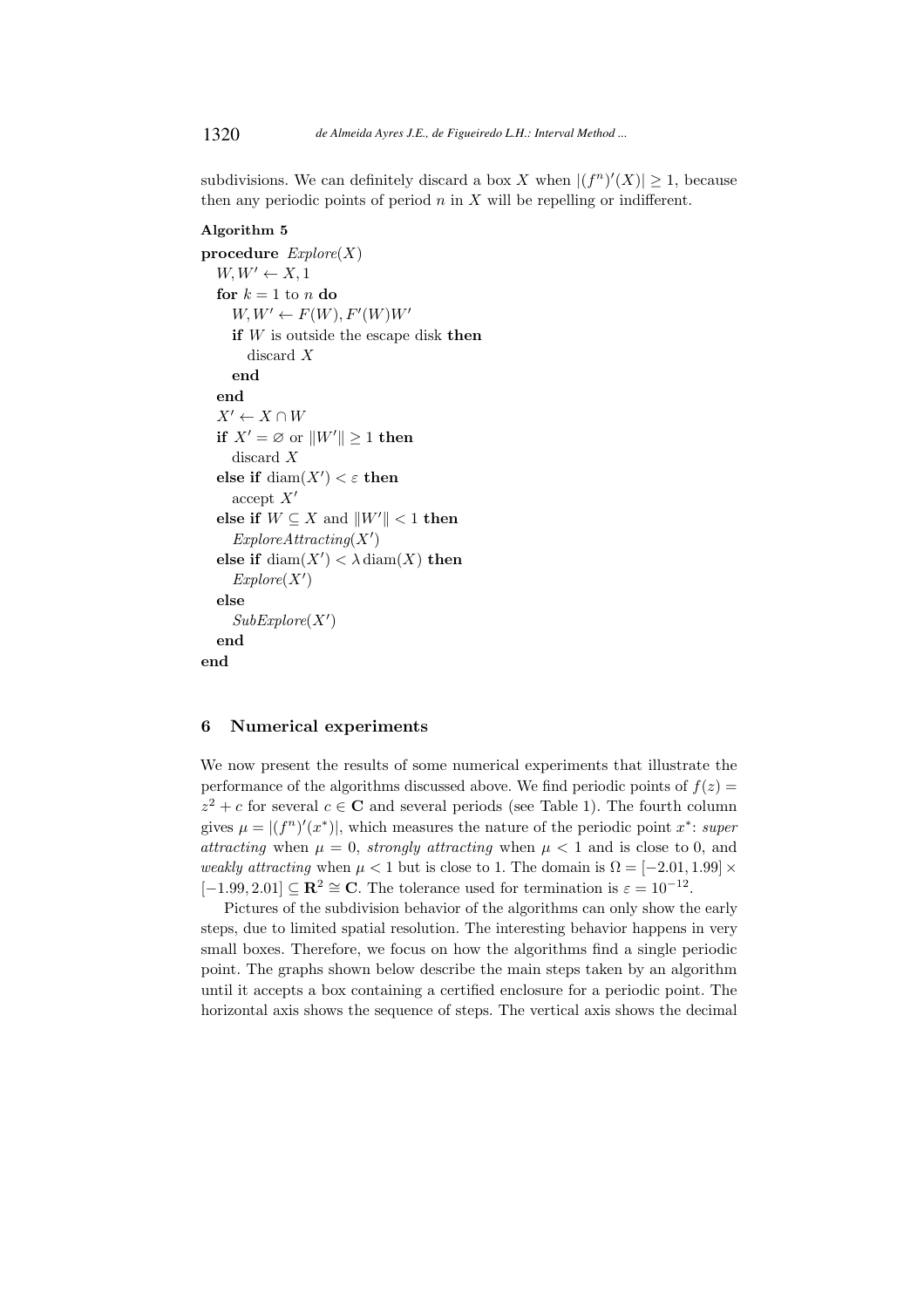| Figure         | period         | $x^*$                | $\mu$    | $\boldsymbol{c}$                           |
|----------------|----------------|----------------------|----------|--------------------------------------------|
| 2a             | 3              | $\theta$             | $\theta$ | $-0.122561166876654 + 0.744861766619744 i$ |
| 2 <sub>b</sub> |                | $-0.15 - 0.11i$      | 0.38     | $-0.16 - 0.15 i$                           |
| 2c             | $\overline{2}$ | 0.17                 | 0.80     | $-1.2$                                     |
| 3a             | 8              | $-1.10$              | $\Omega$ | $-1.3815474844320614695$                   |
| 3b             | 4              | $-1.29$              | 0.18     | 1.3                                        |
| 3 <sub>c</sub> | 8              | $-1.35$              | 0.91     | $-1.393$                                   |
| 4a             | 5              | $-0.79$              | $\Omega$ | $-0.504340175446244 + 0.562765761452981 i$ |
| 4b             |                | $-0.15 - 0.11i$      | 0.38     | $-0.16 - 0.15 i$                           |
| 4c             | 8              | $-0.19$              | 0.91     | $-1.393$                                   |
| 5a             | 8              | $-1.10$              | $\Omega$ | $-1.381547484432061$                       |
| 5 <sub>b</sub> | 3              | $-0.07 + 0.011 i$    | 0.35     | $-0.10 + 0.72 i$                           |
| 5c             | $\overline{2}$ | $-1.17$              | 0.80     | $-1.2$                                     |
| 6              |                | $-0.15 - 0.11i$      | 0.38     | $-0.16 - 0.15 i$                           |
| 7              | 3              | $-0.0099 + 0.0052 i$ | 0.058    | $-0.12 + 0.74i$                            |
| 8              | 4              | 0.38                 | 0.18     | $-1.3$                                     |

Table 1: Data for our numerical experiments.



Figure 1: The meaning of the color bars in the graphs.

logarithm of the diameter of the current enclosure for the point; it indicates the number of correct decimal places in the current approximation. The bars are colored according to the legend in Figure 1. The certification of existence of fixed points via Brouwer's theorem is marked with a small brown box, when possible.

## 6.1 Individual performance

1. Figure 2a shows the steps taken by Algorithm 1 for finding a super attracting periodic point of period 3 for  $c \approx -0.12 + 0.74 i$ . Note the constant decrease in diameter, due solely to subdivision; Algorithm 1 cannot exploit the nature of this point. Nevertheless, Algorithm 1 proves early on that there is a fixed point in a certain box using Brouwer's theorem. This certification persists until convergence. Figure 2b shows the steps taken by Algorithm 1 for finding a strongly attracting fixed point for  $c = -0.16 - 0.15 i$ . Again, Algorithm 1 cannot exploit the nature of this point. Moreover, certification via Brouwer's theorem only happens for a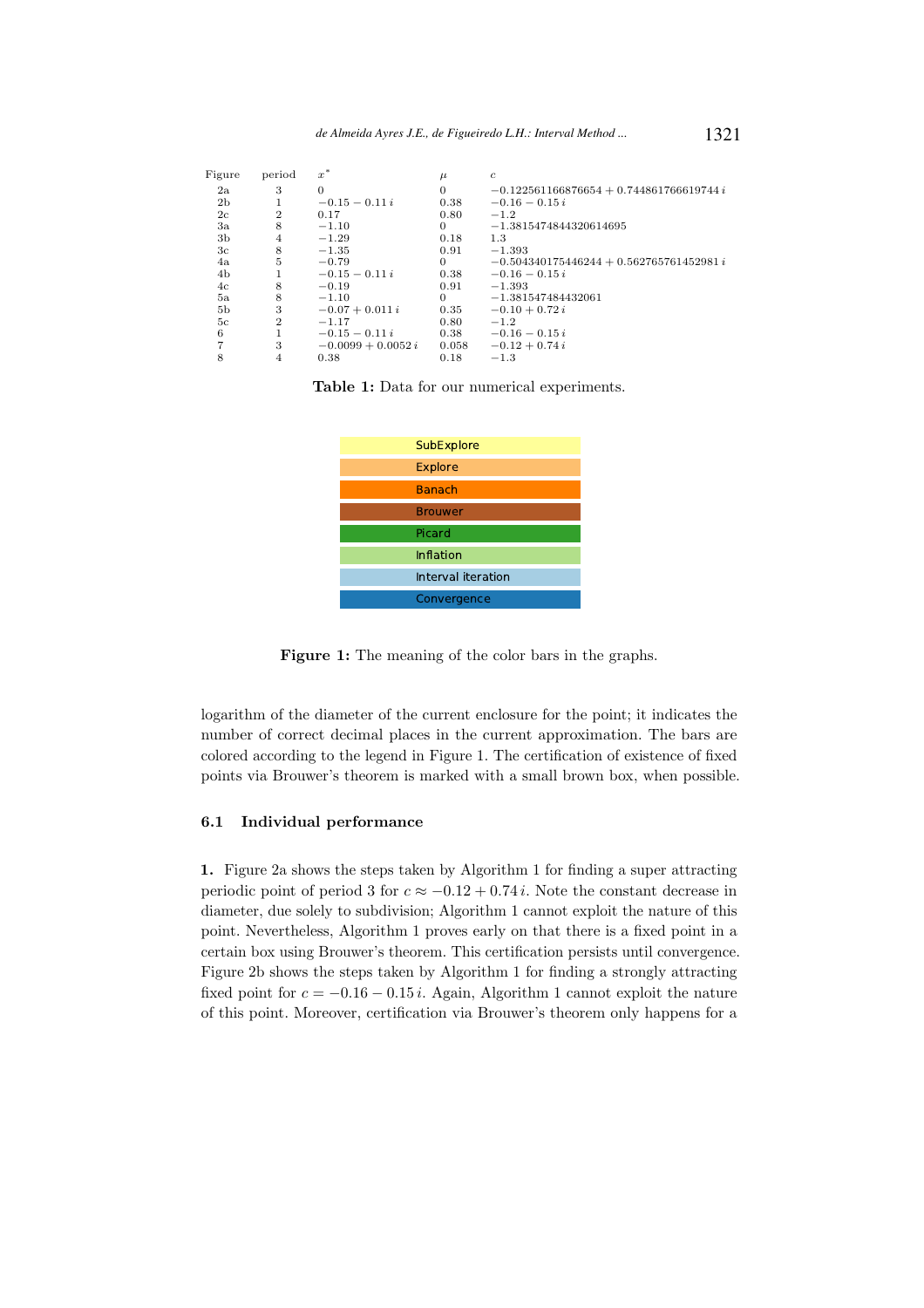

Figure 2: Performance of Algorithm 1.

few boxes. Figure 2c shows the steps taken by Algorithm 1 for finding a weakly attracting fixed point for  $c = -1.2$ . As a consequence, Algorithm 1 cannot certify any boxes via Brouwer's theorem. Figure 2 is typical of the behavior of Algorithm 1 for finding an attracting point. It subdivides steadily at a fixed rate but it cannot exploit the nature of the point to go any faster.

2. Figure 3a shows the steps taken by Algorithm 2 for finding a super attracting periodic point of period 8 for  $c \approx -1.38$ . Note the sharp decrease in diameter after step 10, when it also started certifying boxes using Brouwer's theorem. This reflects the nature of this point, because  $X'$  is much smaller than X. Figure 3b shows the steps taken by Algorithm 2 for finding a strongly attracting periodic point of period 4 for  $c = -0.16 - 0.15 i$ . The nature of this point is reflected in the decrease in diameter after step 8, when it also started certifying boxes using Brouwer's theorem. The change of slope reflects the magnitude of  $\mu$ . Figure 3c shows the steps taken by Algorithm 2 for finding a weakly attracting periodic point of period 8 for  $c = -1.393$ . As a consequence, Algorithm 2 cannot certify any boxes via Brouwer's theorem, but there is still a decrease in diameter after step 13. Again, the change of slope reflects the magnitude of  $\mu$ . Figure 3 is typical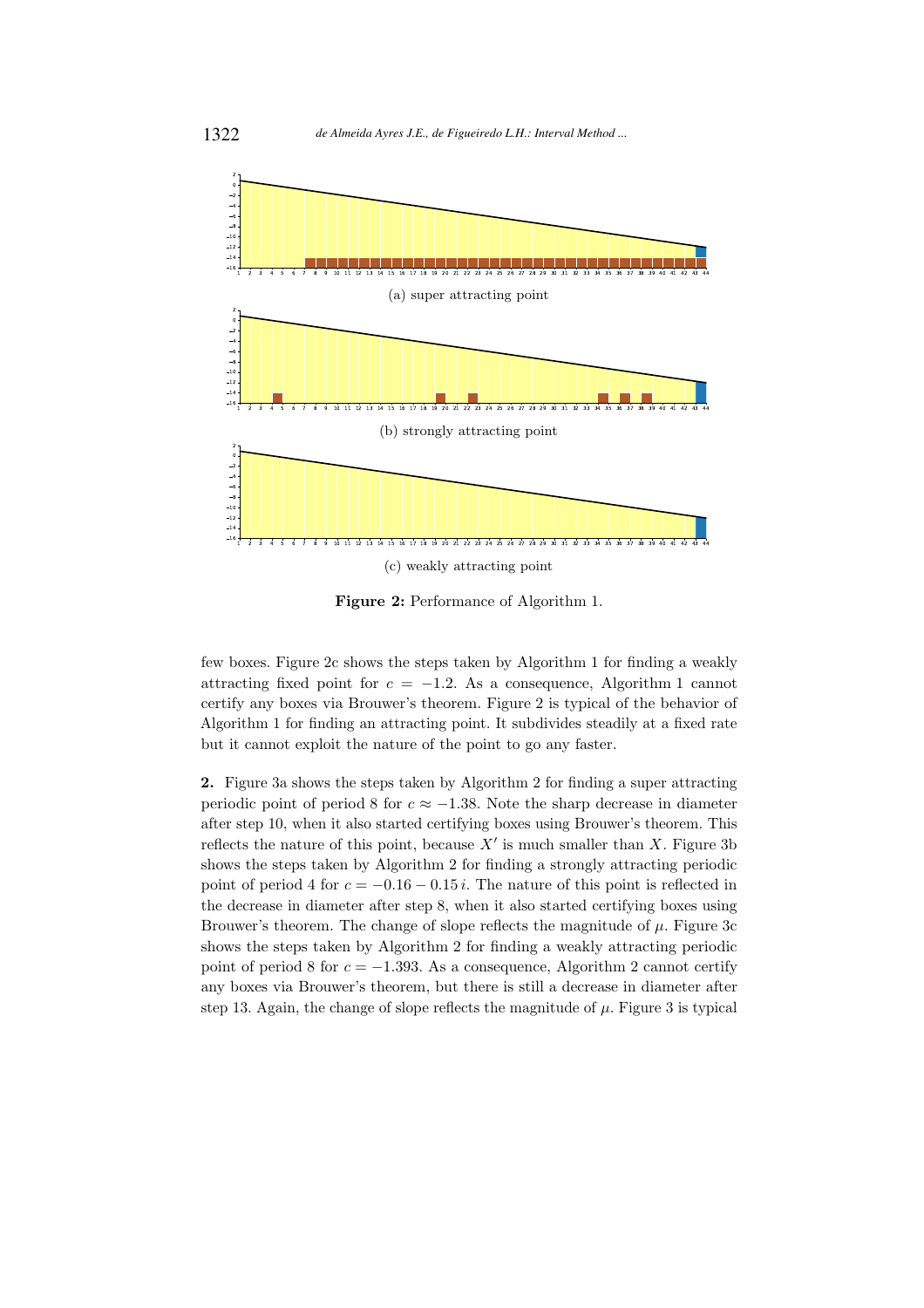

Figure 3: Performance of Algorithm 2.

of the behavior of Algorithm 2 for finding an attracting point. It subdivides steadily at a rate that changes near the point to reflect the magnitude of  $\mu$ .

3. Figure 4a shows the steps taken by Algorithm 3 for finding a super attracting periodic point of period 5 for  $c \approx -0.50 + 0.56 i$ . Note that the switch to exploring  $X'$  after step 7 and the sharp decrease in diameter after step 9, when it also started certifying boxes using Brouwer's theorem. This reflects the nature of this point. Figure 4b shows the steps taken by Algorithm 3 for finding a strongly attracting fixed point for  $c = -0.16 - 0.15 i$ . The nature of this point is reflected in the alternation of exploring and subdividing  $X'$ , because  $\mu$  is close to 0.5. Figure 4c shows the steps taken by Algorithm 3 for finding a weakly attracting periodic point of period 8 for  $c = -1.393$ . As a consequence, it needs to subdivide  $X'$  more often. Figure 4 is typical of the behavior of Algorithm 3 for finding an attracting point. It alternates between exploring and subdividing  $X'$ . The number of consecutive explore steps reflects the magnitude of  $\mu$ .

4. Figure 5a shows the steps taken by Algorithm 4 for finding a super attracting periodic point of period 8 for  $c \approx -1.38$ . Note that it certified existence and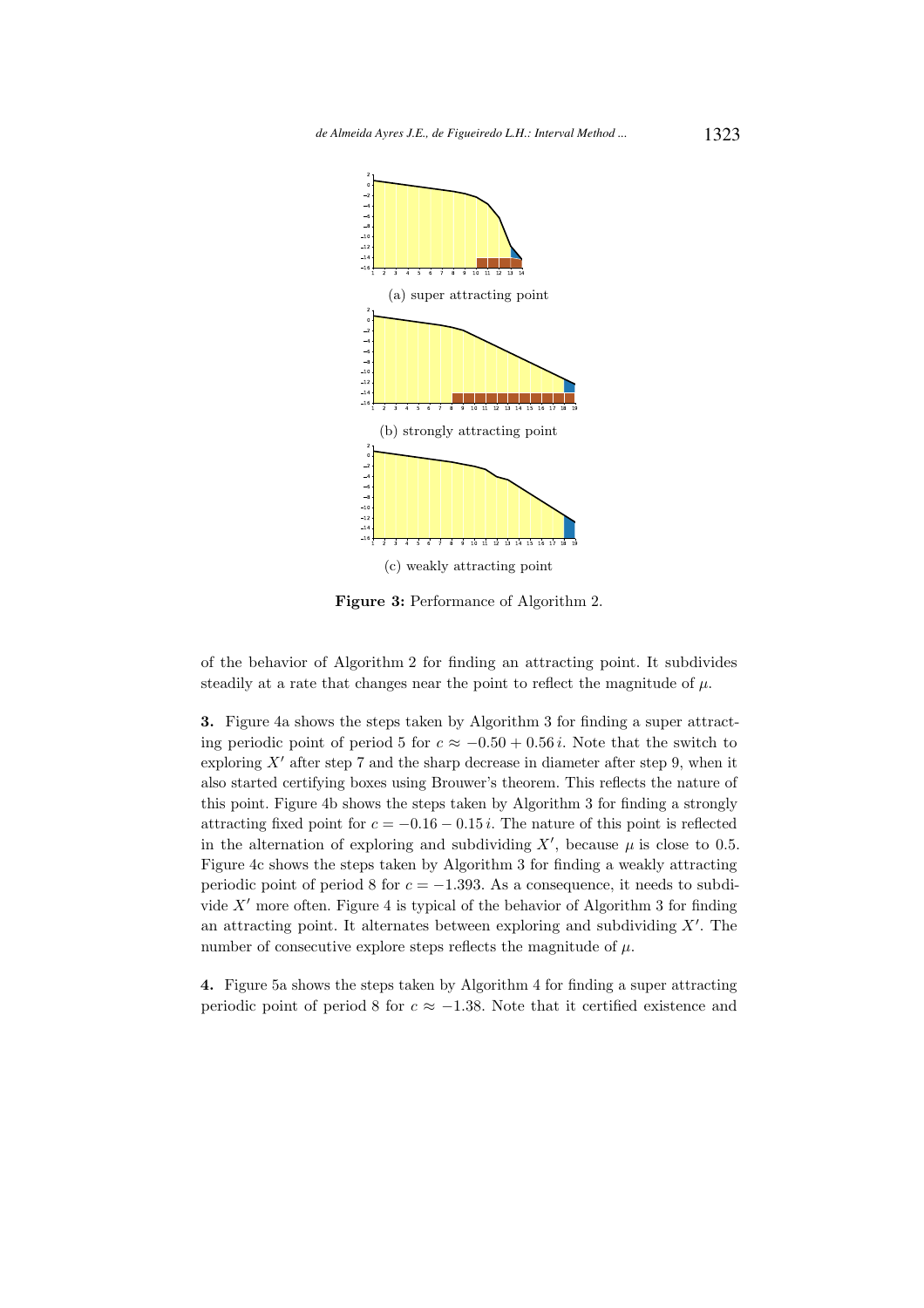

Figure 4: Performance of Algorithm 3.

uniqueness using Banach's theorem at step 11 and so switched to Picard iteration at step 12. Inflation and refinement took just a couple of steps. This reflects the nature of this point. Figure 5b shows the steps taken by Algorithm 4 for finding a strongly attracting periodic point of period 3 for  $c = -0.10 + 0.72 i$ . It switched to Picard iteration at step 9. Inflation and refinement took a few steps. This reflects the nature of this point. Figure 5c shows the steps taken by Algorithm 4 for finding a weakly attracting periodic point of period 2 for  $c = -1.2$ . As a consequence, inflation took several steps. Refinement did not succeed, but the output box was close to the tolerance. This reflects the nature of this point and the magnitude of  $\mu = 0.8$ . Figure 5 is typical of the behavior of Algorithm 4 for finding an attracting point. It subdivides until Banach's certification holds and then quickly finds a certified small box around the point using inflation. The number of steps in inflation and refinement depends on the nature of the point. In the hybrid approach of Algorithm 4, plain fixed-point iteration replaces many subdivisions steps in previous algorithms.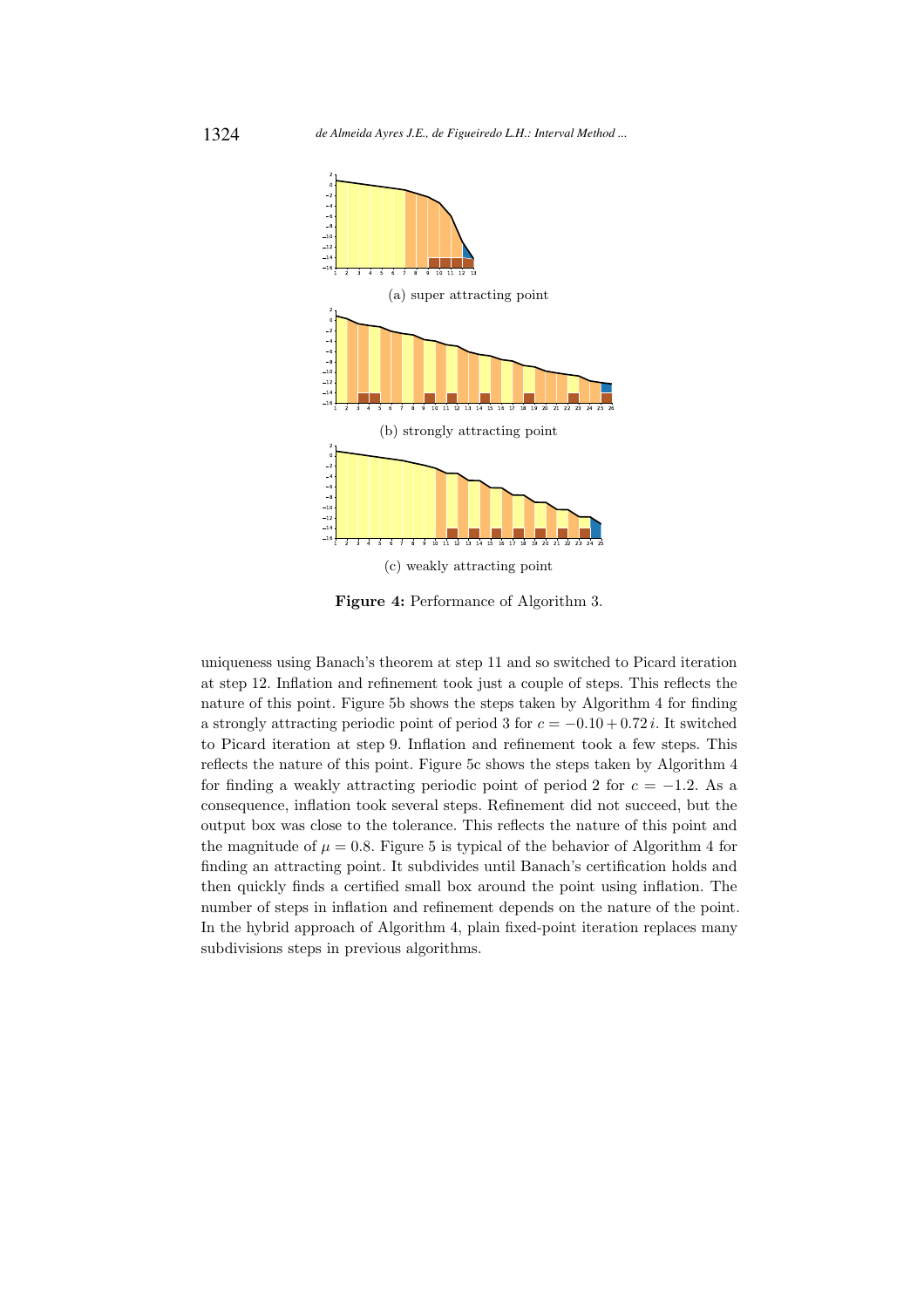

Figure 5: Performance of Algorithm 4.

#### 6.2 Comparative performance

Figure 6 compares the performances of Algorithm 1 and Algorithm 2 for finding a strongly attracting fixed point for  $c = -0.16 - 0.15 i$ . The main difference is the rate of diameter decrease, shown by the slope of the graph. As expected, near a strongly attracting point,  $X'$  is much smaller than  $X$ .

Figure 7 compares the performances of Algorithm 2 and Algorithm 3 for finding a strongly attracting periodic point of period 3 for  $c = -0.12 + 0.74i$ . Although Algorithm 3 takes slightly longer to find this point, it is overall faster. Algorithm 2 visits 1553 boxes to maximum depth 15 whereas Algorithm 3 visits 1389 boxes to maximum depth 18.

Figure 8 compares the performances of Algorithm 3 and Algorithm 4 for finding a strongly attracting periodic point of period 4 for  $c = -1.3$ . Algorithm 3 steadily approximates the point, and certifies existence using Brouwer's theorem from step 7 onward. Algorithm 4 fares much better. It certifies both existence and uniqueness using Banach's theorem at the same step as Algorithm 3 certifies existence only. From then on, it quickly finds a small certified enclosure for the point.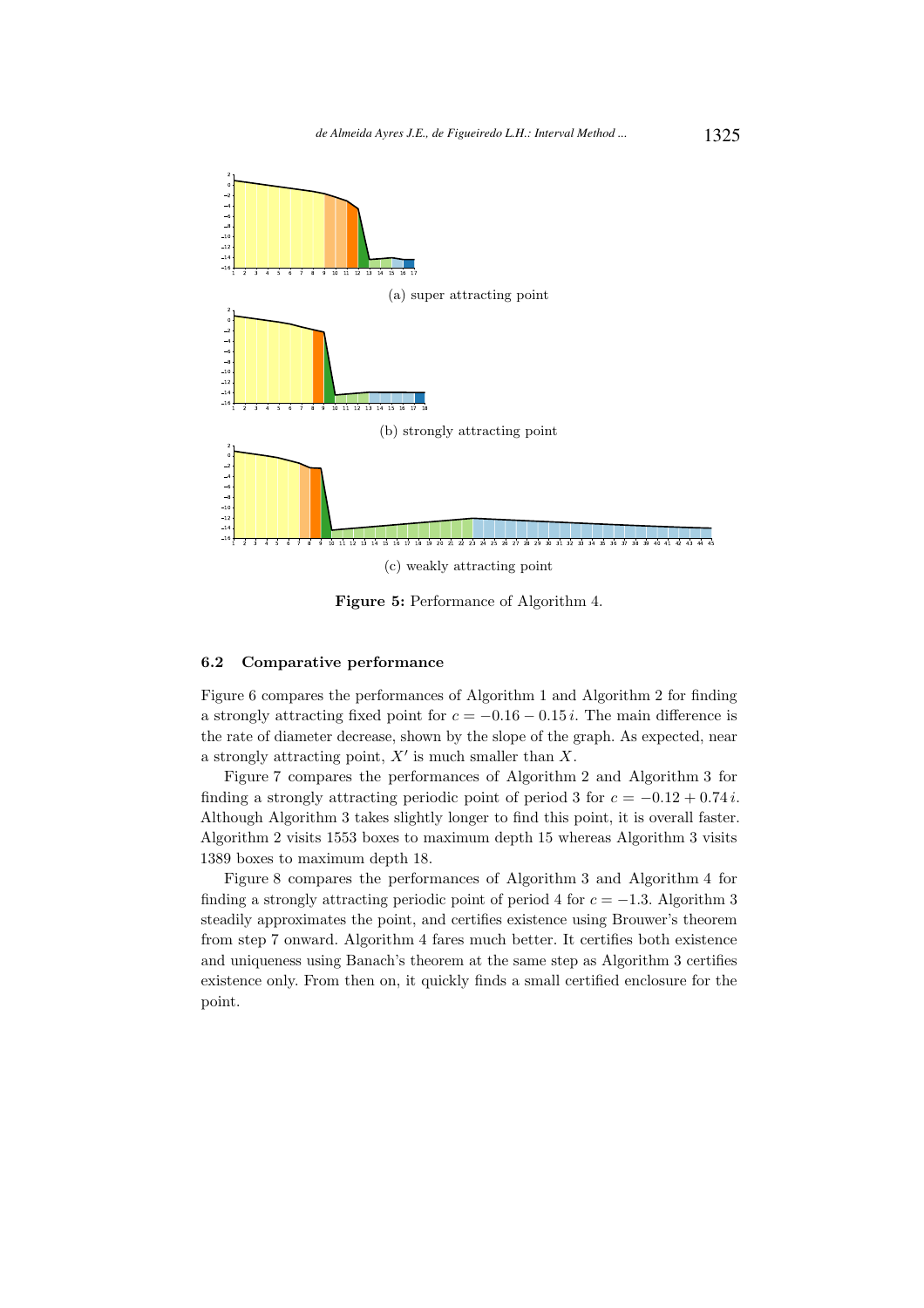

Figure 6: Performance of Algorithm 1 vs. Algorithm 2.



Figure 7: Performance of Algorithm 2 vs. Algorithm 3.

Figure 9 compares the domain subdivisions performed by Algorithm 1 and Algorithm 2 for finding all fixed points for  $c = -0.16 - 0.15 i$ . The maximum depth is 5, low on purpose for illustration. There is a strongly attracting fixed point on the left of the domain and a repelling fixed point on the right. This is reflected in the decomposition of Algorithm 2, which approaches the fixed points much faster than Algorithm 1 does, even at that low depth. The nature of the repelling fixed point is captured by the cluster of accepted boxes around it; such a cluster appears at all depths.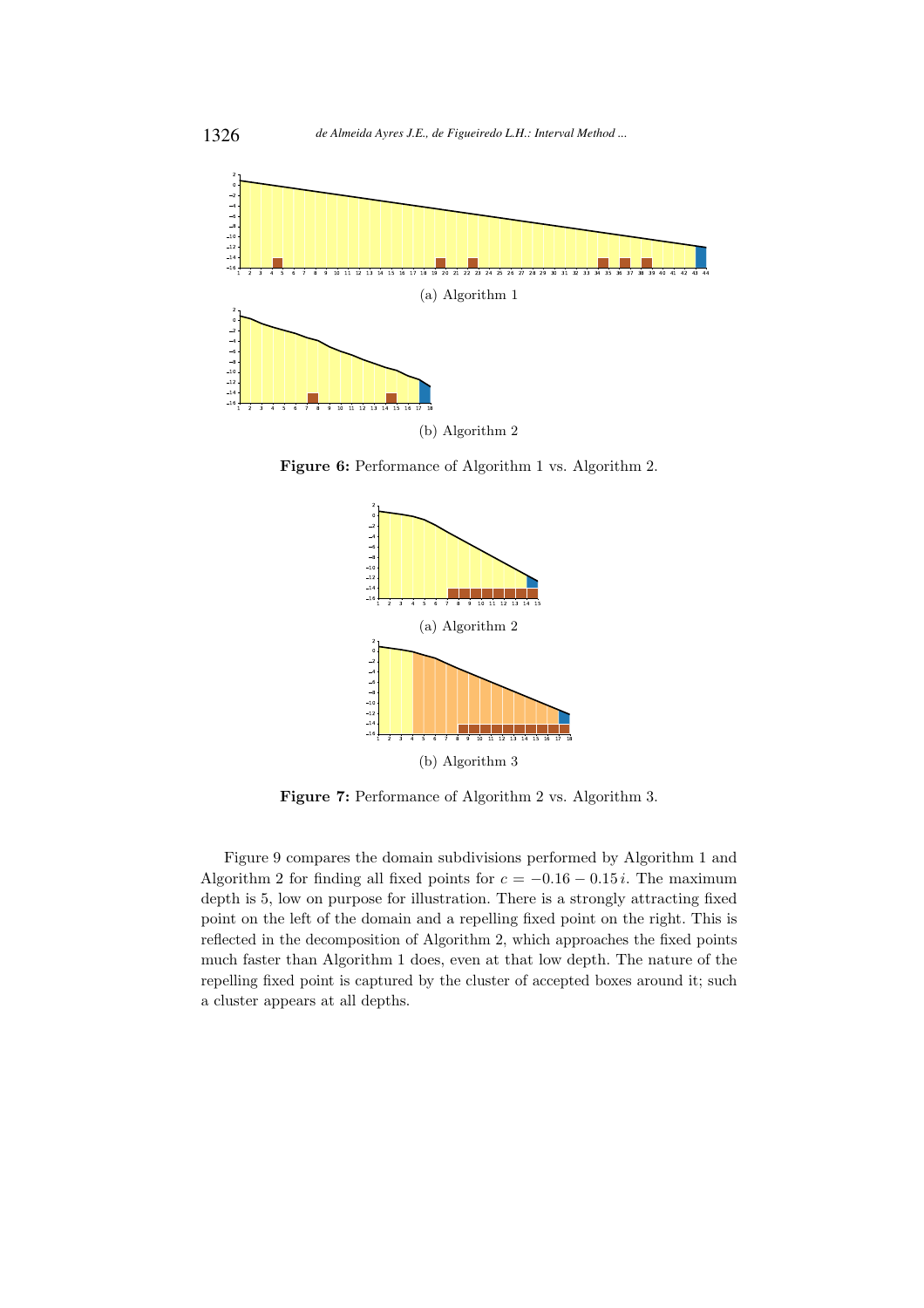

Figure 8: Performance of Algorithm 3 vs. Algorithm 4.

Figure 10 compares the domain subdivisions performed by Algorithm 4 and Algorithm 5 for finding all periodic points of period 6 for  $c = -0.60 - 0.66 i$ . The maximum depth is 17. The subdivision performed by Algorithm 4 is everywhere dense, because of the repelling points on the Julia set, resulting in a large number of boxes accepted at that depth (1073 boxes corresponding to repelling points). The subdivision performed by Algorithm 5 is dense only near the Julia set, as expected, because it avoids boxes outside the escape disk. Both algorithms certified existence and uniqueness using Banach's theorem of all six attracting periodic points, shown in light blue. However, Algorithm 4 explored 234189 boxes while Algorithm 5 explored 20085 boxes, a gain of an order of magnitude (also reflected in the total execution times, which includes graphics output).

#### 6.3 Execution times

We wrote prototype implementations of our algorithms in the scripting language Lua. Our programs were meant to support the qualitative analysis given above and were instrumented for that purpose. The programs were not meant to support quantitative analysis of execution time. Nevertheless, as a rough indication, Table 2 gives the execution times for the computations illustrated in the figures. Note that the experiments do not always solve the same instance or even the same problem: they were chosen to display different convergence behaviors. In particular, Algorithm 4 finds only attracting fixed points, whereas the previous algorithms find all fixed points. Algorithm 5 is specialized to complex polynomials and exploits the nature of complex dynamics.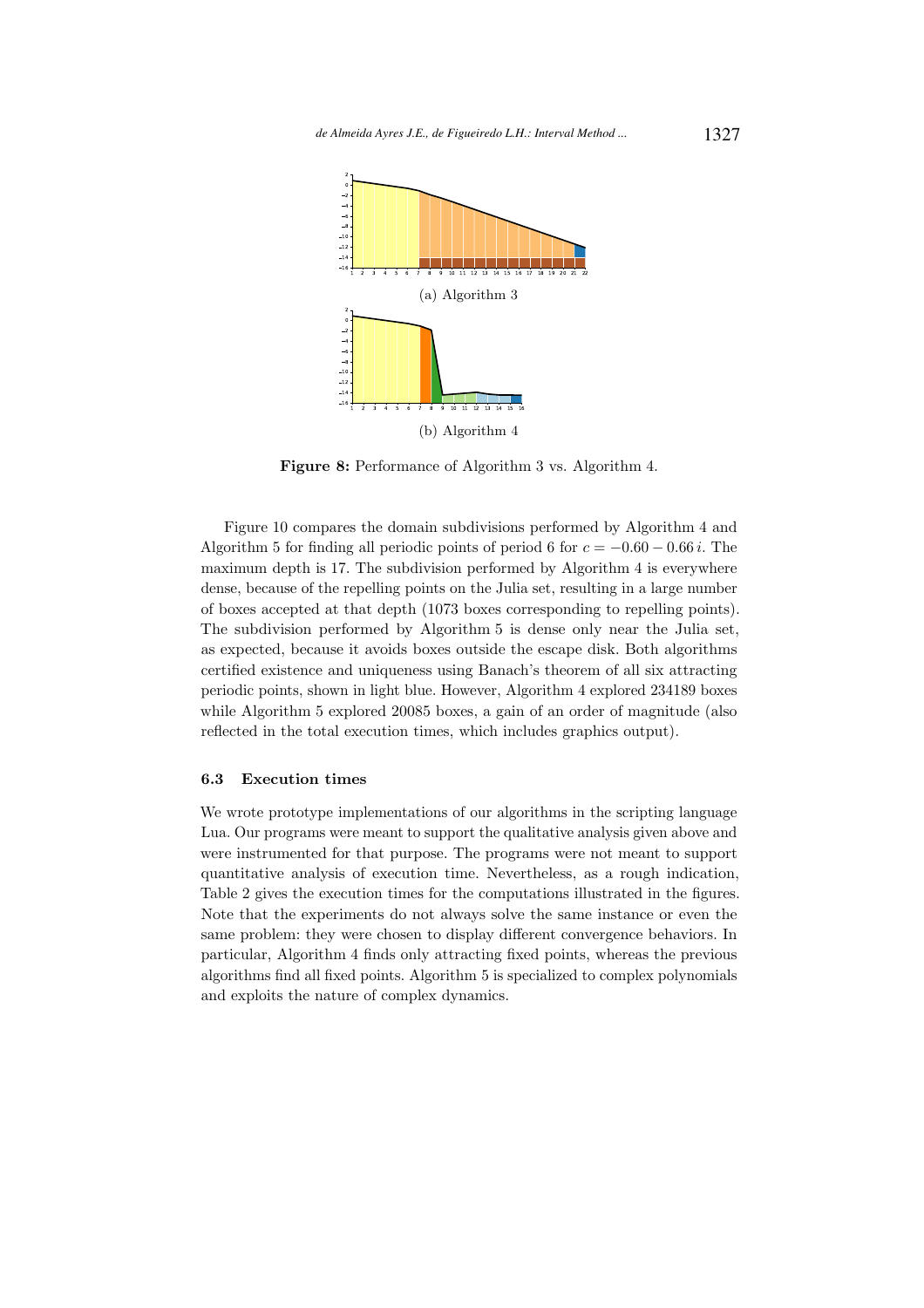

Figure 9: Decompositions of Algorithm 1 (left) and Algorithm 2 (right).



Figure 10: Decompositions of Algorithm 4 (left) and Algorithm 5 (right).

| Figure         | a.       | b       | C        |
|----------------|----------|---------|----------|
| $\overline{2}$ | 0.15567  | 0.01762 | 0.02860  |
| 3              | 19.46442 | 0.23579 | 18.64248 |
| 4              | 2.20107  | 2.20107 | 19.02098 |
| 5              | 19.42642 | 0.14639 | 0.01707  |
| 6              | 0.01762  | 0.01049 |          |
| 7              | 0.13420  | 0.11114 |          |
| 8              | 0.21073  | 0.23416 |          |

Table 2: Execution times in seconds for our numerical experiments.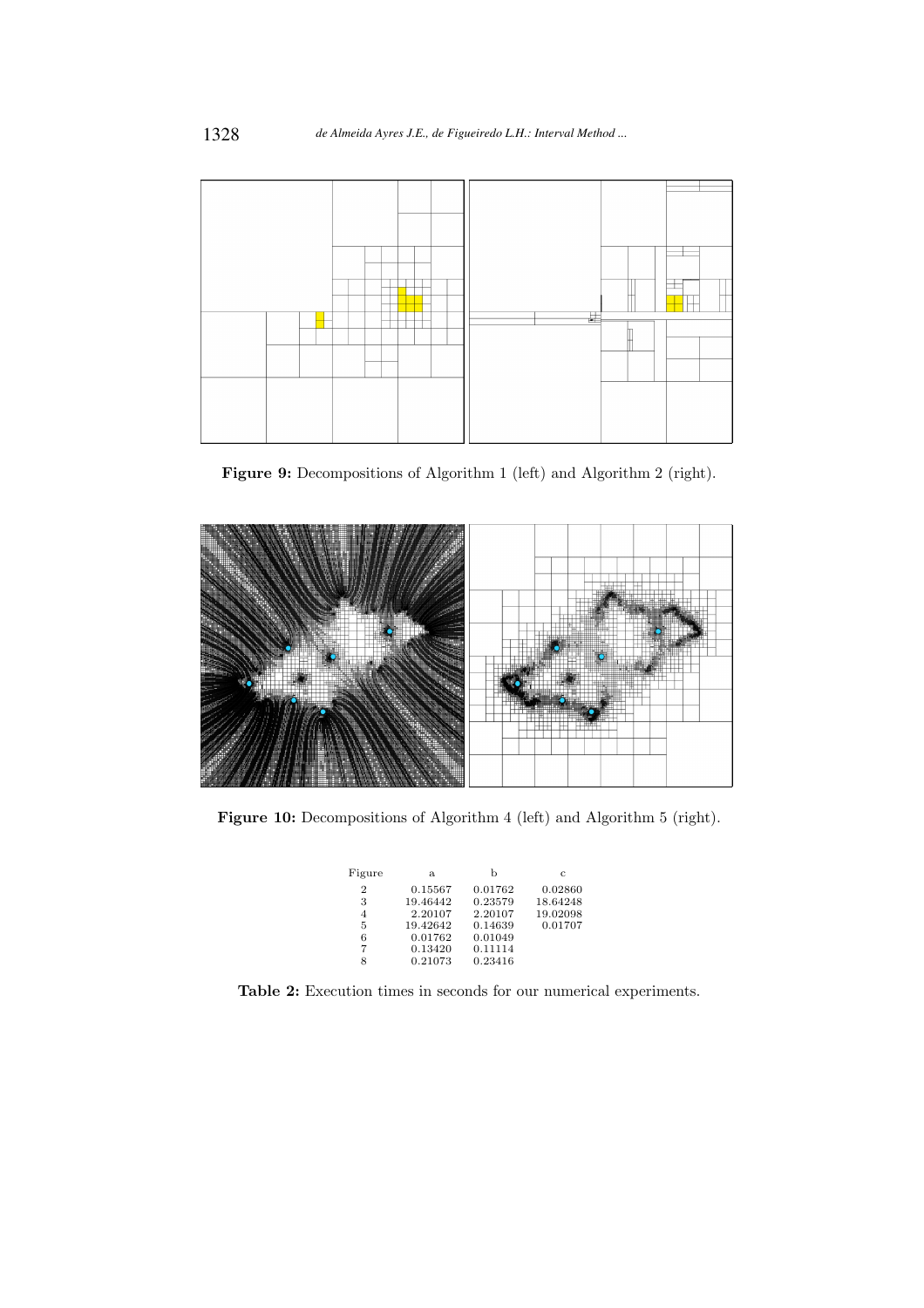## 7 Conclusion

We proposed a hybrid interval algorithm that finds all attracting fixed points of a map. The algorithm is a novel combination of classical mathematical results and standard interval techniques. We also specialized this algorithm to find all attracting periodic points of a complex polynomial exploiting well-known facts of complex dynamics.

While the correctness of interval methods is assured, their efficiency depend on the quality of the interval estimates. Natural interval extensions provide first-order interval estimates. High-order estimates exist, but they are naturally more expensive to compute [Cornelius and Lohner 1984]. A natural direction for further work is to study the effect of high-order estimates on the overall efficiency of the algorithms presented here. Of special interest are second-order estimates, such as mean-value forms [Caprani and Madsen 1980] and affine arithmetic [de Figueiredo and Stolfi 2004], which may provide a good cost-benefit balance. Affine arithmetic will also probably help mitigate the wrapping effect.

#### Acknowledgements

The first author was partially supported by CNPq and FAPERJ doctoral scholarships. The second author is partially supported by a CNPq research grant. This research was done in the Visgraf Computer Graphics laboratory at IMPA. Visgraf is supported by the funding agencies FINEP, CNPq, and FAPERJ, and also by gifts from IBM Brasil, Microsoft, NVIDIA, and other companies.

#### References

- [Agarwal et al. 2001] Agarwal, R. P., Meehan, M., and O'Regan, D. (2001). Fixed point theory and applications. Cambridge University Press.
- [Baker Kearfott 1996] Baker Kearfott, R. (1996). Rigorous global search: Continuous problems. Kluwer.
- [Berinde 2007] Berinde, V. (2007). Iterative approximation of fixed points, volume 1912 of Lecture Notes in Mathematics. Springer.
- [Branner 1989] Branner, B. (1989). The Mandelbrot set. In [Devaney and Keen 1989], pages 75–105.
- [Caprani and Madsen 1975] Caprani, O. and Madsen, K. (1975). Contraction mappings in interval analysis.  $BIT$ ,  $15(4):362-366$ .
- [Caprani and Madsen 1978] Caprani, O. and Madsen, K. (1978). Iterative methods for interval inclusion of fixed points. BIT, 18(1):42–51.
- [Caprani and Madsen 1980] Caprani, O. and Madsen, K. (1980). Mean value forms in interval analysis. Computing, 25(2):147–154.
- [Cornelius and Lohner 1984] Cornelius, H. and Lohner, R. (1984). Computing the range of values of real functions with accuracy higher than second order. Computing, 33(3-4):331–347.
- [de Figueiredo and Stolfi 2004] de Figueiredo, L. H. and Stolfi, J. (2004). Affine arithmetic: concepts and applications. Numerical Algorithms, 37(1):147–158.